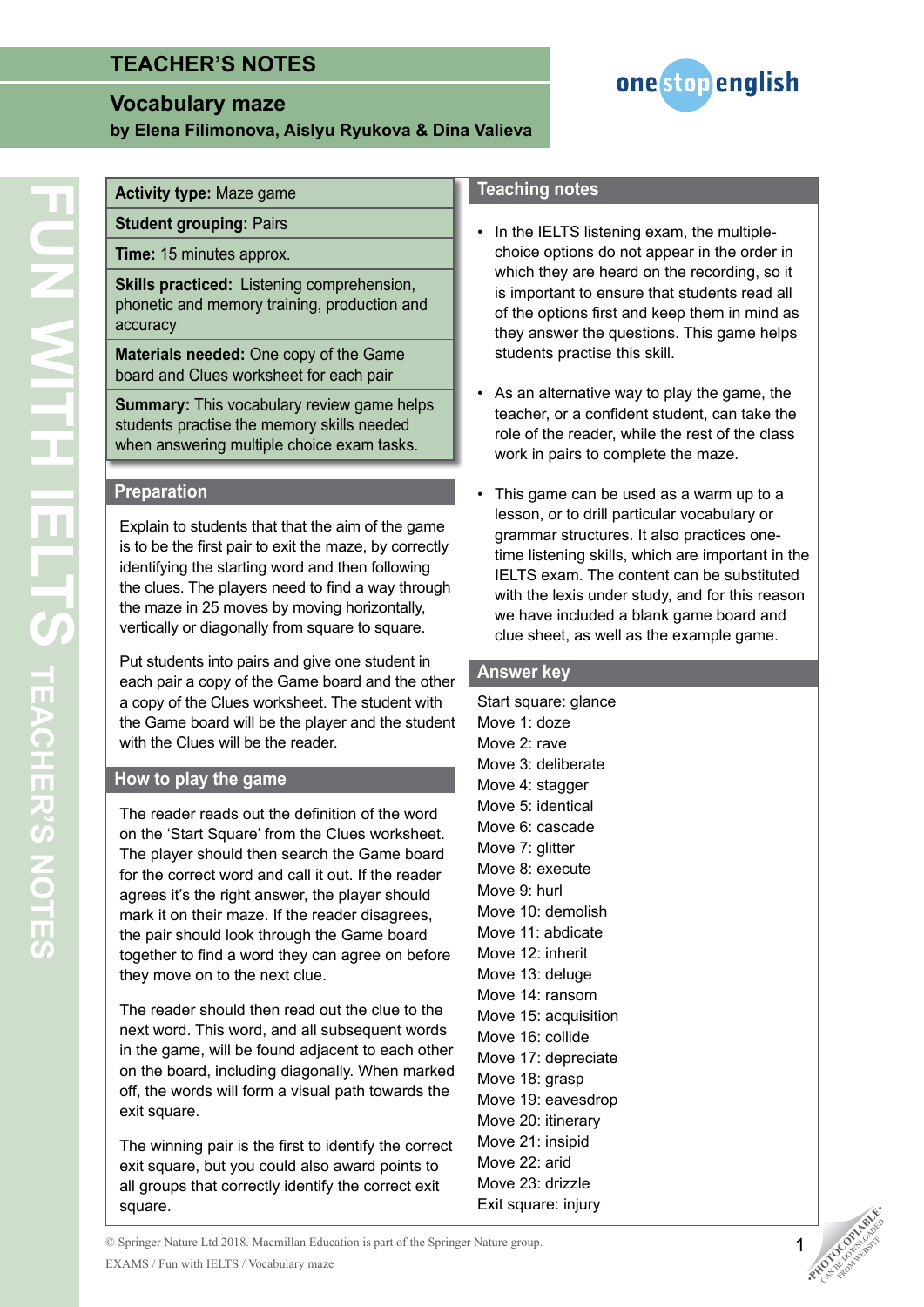### **Vocabulary maze**

**by Elena Filimonova, Aislyu Ryukova & Dina Valieva**



| <b>START SQUARE:</b> to take a quick look at something                    |
|---------------------------------------------------------------------------|
| Move 1: to sleep lightly                                                  |
| Move 2: to shout angrily and wildly as if mad                             |
| Move 3: not accidental, done on purpose                                   |
| Move 4: to walk very unsteadily                                           |
| Move 5: exactly the same                                                  |
| Move 6: to fall like a waterfall                                          |
| Move 7: to shine brightly like a diamond                                  |
| Move 8: to kill as a punishment as a trial                                |
| Move 9: to throw very strongly                                            |
| Move 10: to knock down                                                    |
| Move 11: to give up a position of power, usually that of a king or queen  |
| Move 12: to receive money or property from someone who has died           |
| Move 13: a heavy rainstorm; a downpour                                    |
| Move 14: money paid for a kidnapper to make him or her release a prisoner |
| Move 15: a company that is taken over by another company                  |
| Move 16: to bump into something by mistake                                |
| Move 17: to lose value                                                    |
| Move 18: to squeeze, to hold firmly                                       |
| Move 19: to listen secretly to a private conversation                     |
| Move 20: the route of a journey, the outline of a tour                    |
| Move 21: lacking taste or flavour, boring                                 |
| Move 22: excessively dry                                                  |
| Move 23: very fine rain                                                   |
|                                                                           |

**EXIT SQUARE:** wound, bruise





1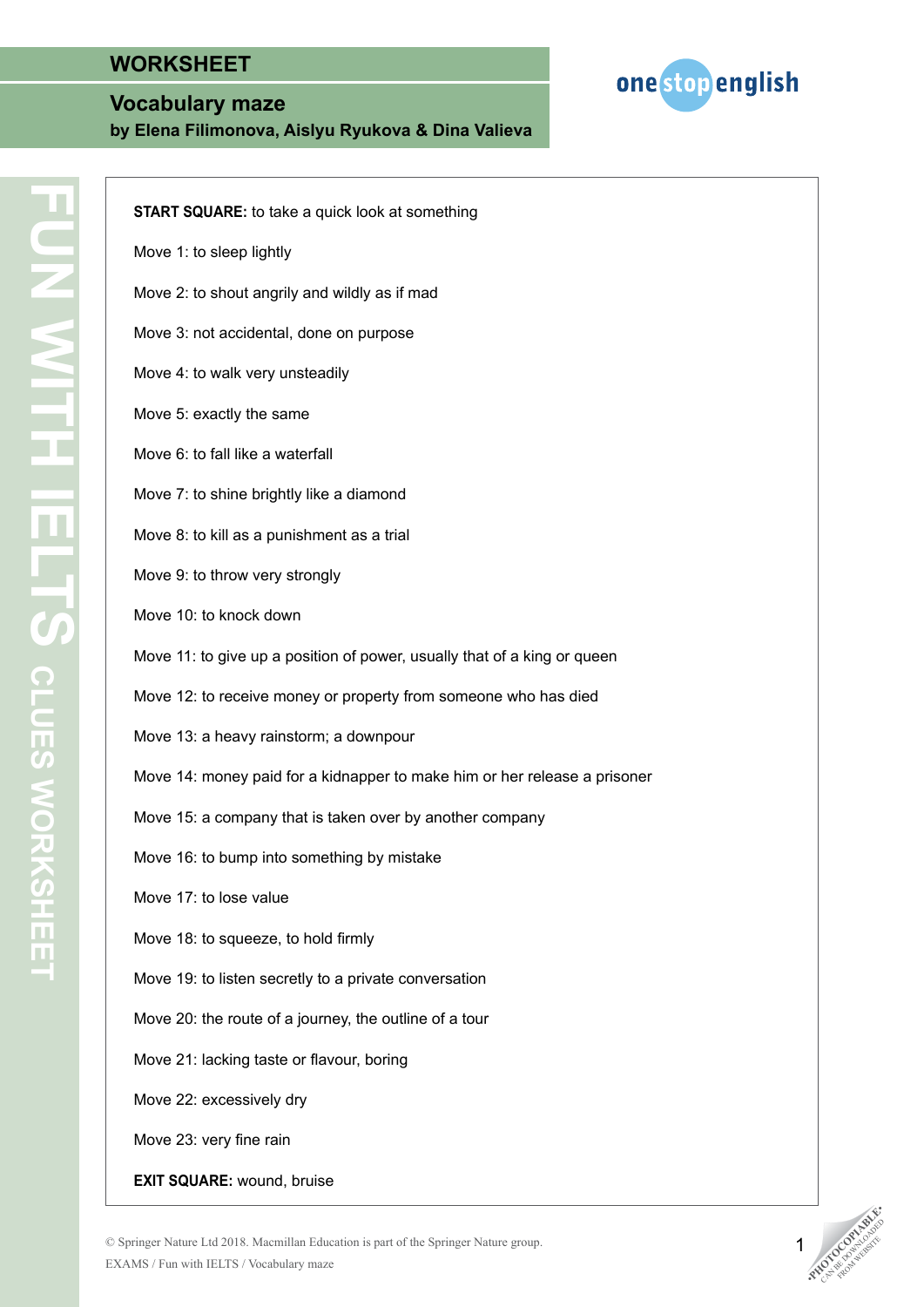## **Vocabulary maze**

**by Elena Filimonova, Aislyu Ryukova & Dina Valieva**



 $\Omega$ abdicate twinkle demolish whimper rave cry cast cry cast of the crystal condition over the crystal condition over the crystal condition darling **START A** START B START B START C START C START C START D<br>
stare **de** de gance glance gaze gaze  $\sigma$ definite deliberate similar identical blunt torture abandon abdicate donate **EXITD** brave **START** crawl stagger  $\begin{picture}(180,170)(0,0) \put(0,0){\vector(1,0){100}} \put(150,0){\vector(1,0){100}} \put(150,0){\vector(1,0){100}} \put(150,0){\vector(1,0){100}} \put(150,0){\vector(1,0){100}} \put(150,0){\vector(1,0){100}} \put(150,0){\vector(1,0){100}} \put(150,0){\vector(1,0){100}} \put(150,0){\vector(1,0){100}} \put(150,0){\vector($ ghost overhear grasp set agenda savour drain mist donate set also de savour drain mist donate donate de savour drain mist de la savour drain de savour de savour de la savour de la savour de la savour de la savour de la savour de sensitive excavate excavate excavate excavate excavate excavate excavate excavate excavate excavate excavate e injury 米 **EXIT A EXIT B EXIT C EXIT D**dream doze switch doze switch doze dream doze switch dream doze on the crash dream doze on the crash on the cr absorb absorb beat up depreciate overtaking over the dependence over the collider over the collider over the c overkill  $\ast$  damage except rainfall  $\ast$ abandon deluge drizzle inherit disappear worsen acquisition deluges deluges deluges del deluges del deluges del del del del del del del del d  $\frac{1}{2}$ hurl cure mist ╬ flip **START C** treason execute torture mosue EXIT C ainfall gaze  $rash$ flood  $d$ rain arid overtaking acquisition avour flame insipid glitter blunt 溪  $\frac{8}{6}$ 一 evacuate agenda itinerary cascade dentical collide 逢 qb depreciate dolpsave damage **START B** stagger glance switch worsen m similar ξ **isc** EXIT deliberate disappear beat up excavate dseuf ave  $3 - 2$  $10z$ e  $\ast$ **START A** sensitive definite overhear whimper overkill absorb EXIT A dream ✥stare

© Springer Nature Ltd 2018. Macmillan Education is part of the Springer Nature group. EXAMS / Fun with IELTS / Vocabulary maze



2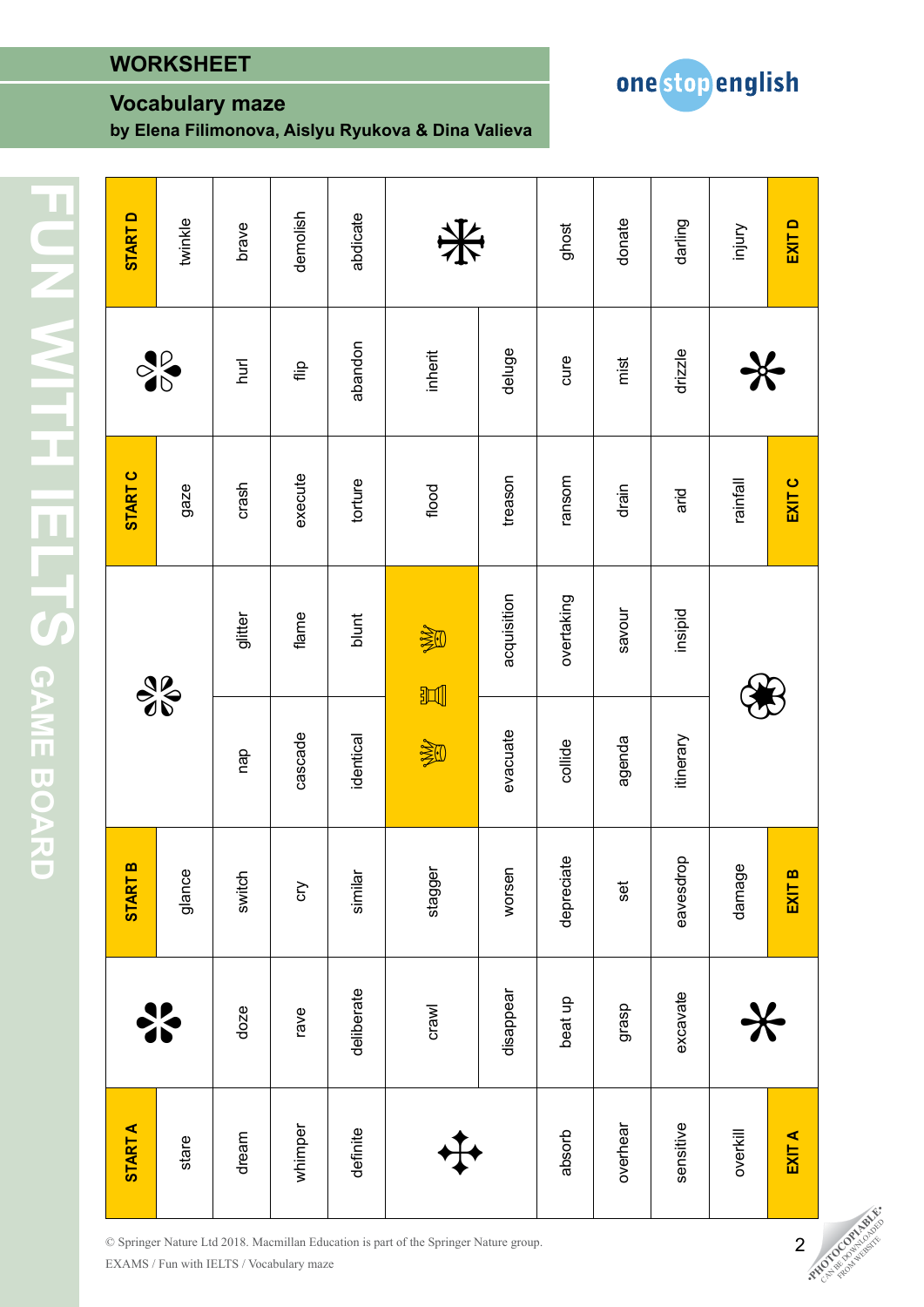### **Vocabulary maze**

by Elena Filimonova, Aislyu Ryukova & Dina Valieva



| Move 4: $\overline{\phantom{a}}$ |
|----------------------------------|
|                                  |
|                                  |
|                                  |
|                                  |
|                                  |
|                                  |
|                                  |
|                                  |
|                                  |
|                                  |
|                                  |
|                                  |
|                                  |
|                                  |
|                                  |
|                                  |
|                                  |
|                                  |
|                                  |
| <b>FXIT SOUARE:</b>              |

© Springer Nature Ltd 2018. Macmillan Education is part of the Springer Nature group. EXAMS / Fun with IELTS / Vocabulary maze